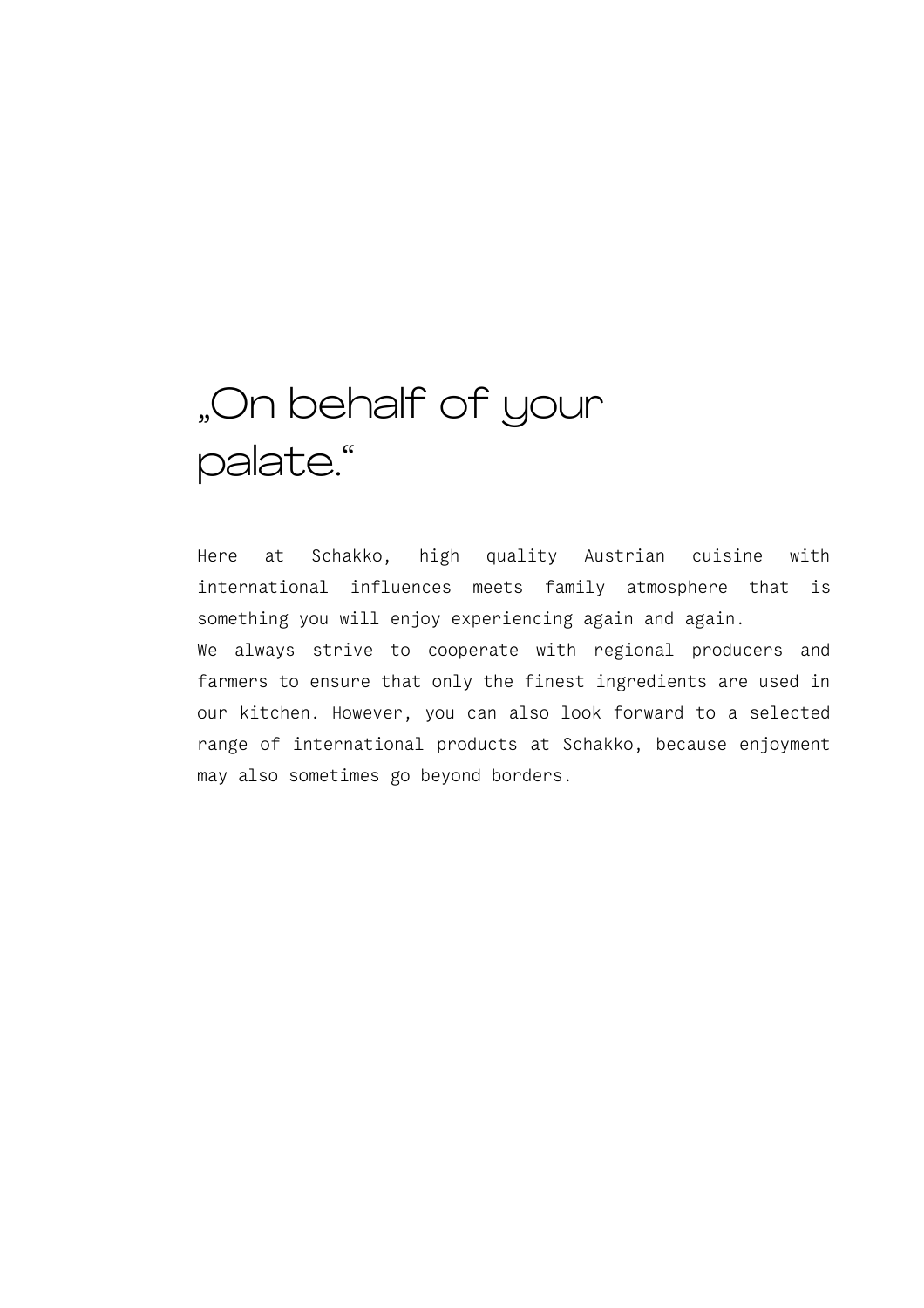# Aperitif classics…

| Campari<br>orange/soda                                             | $0,2$ 6,5    |      |
|--------------------------------------------------------------------|--------------|------|
| Schödl Winzersekt<br>Blanc de Blanc/Rosé                           | $\theta$ , 1 | 5, 5 |
| Aperitif alcohol-free                                              |              |      |
| Sparkling wine "Tea Bla"                                           |              | 5, 9 |
| Virgin Hugo<br>eldaflour   soda   lime   mint                      |              | 6, 5 |
| Virgin Mary<br>tomato juice   sellery   Worcester sauce   Tabasco  |              | 6, 5 |
| Aperitif specialities                                              |              |      |
| Gin Tonic "Special"<br>Gin Mare   Seventeen Tonic Water   rosemary |              | 16,5 |
| Campari Royal<br>Campari   sparkling wine   Angostura              |              | 9, 5 |
| Negroni<br>Gin   Campari   Vermouth                                |              | 9,5  |
| Margaritha<br>Tequilla   Triple Sec   lime   salt                  |              | 8,5  |
| French 75<br>Gin   lemon   sparkling wine   suga                   |              | 8,5  |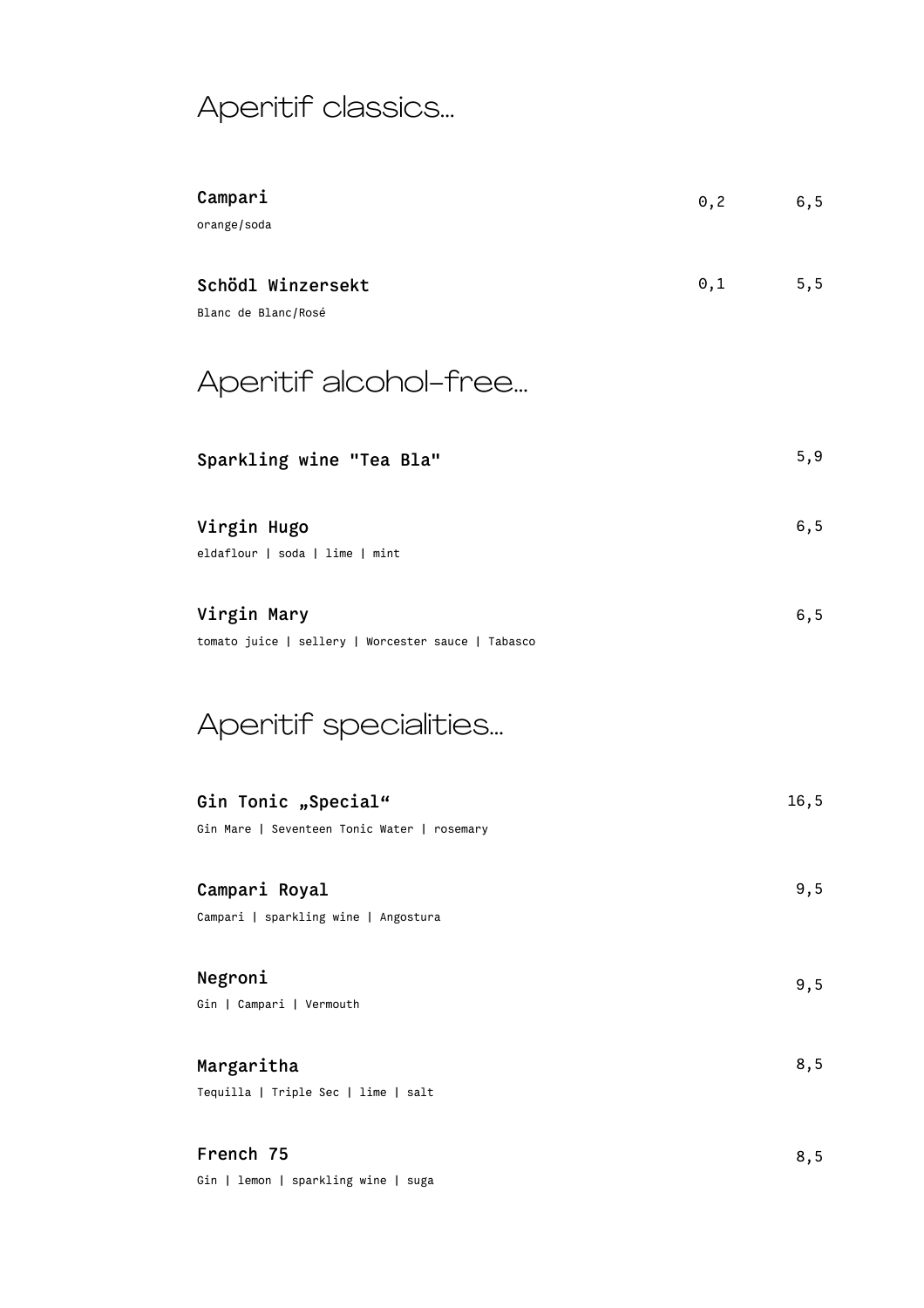## **Starters**

| Beef broth                                     | 8     |
|------------------------------------------------|-------|
| austrian soup garnish                          |       |
|                                                |       |
| Beef tatar                                     | 16/22 |
| lovage   chilli yolk   brioche                 |       |
| Caesar salad                                   | 19    |
| grilled Tiger prawns                           |       |
| Caramelized goat cheese                        | 15    |
| herbs   orange - ginger marinade   bread chips |       |
|                                                |       |
| Gazpacho $(V+)$                                | 9     |
| vegetables   baguette   confiscated garlic     |       |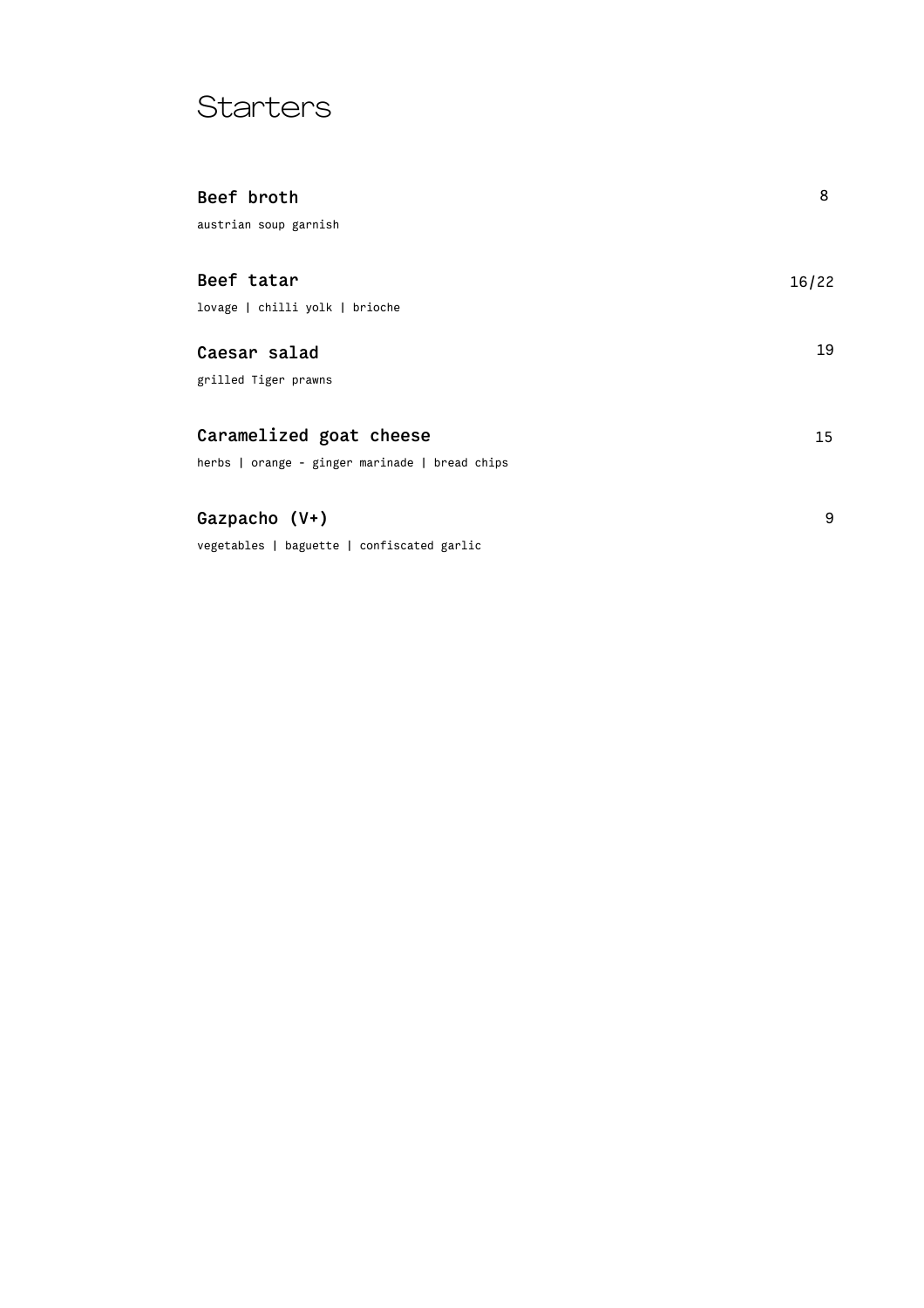### Main courses

| Lamp chop                                                            | 34 |
|----------------------------------------------------------------------|----|
| eggplant   pasta fregola   goat cheese   parsley                     |    |
| Tuna steak                                                           | 36 |
| sweet potatoes puree   glass noodles   okra   sesame - caramel sauce |    |
| Monkfish                                                             | 29 |
| creme of peas   mediterranean vegetables   potatoe straws            |    |
| Grilled chicory (V+)                                                 | 18 |
| creme of cellery   pomegrante   walnuts   herbs                      |    |
| <b>Risotto</b>                                                       | 22 |
| scallops or tiger prwans                                             |    |
| Fried chicken                                                        | 19 |
| potatoe - lambs lettuce salad                                        |    |
| Wiener Schnitzel of veal                                             | 25 |

parsley potatoes | cranberries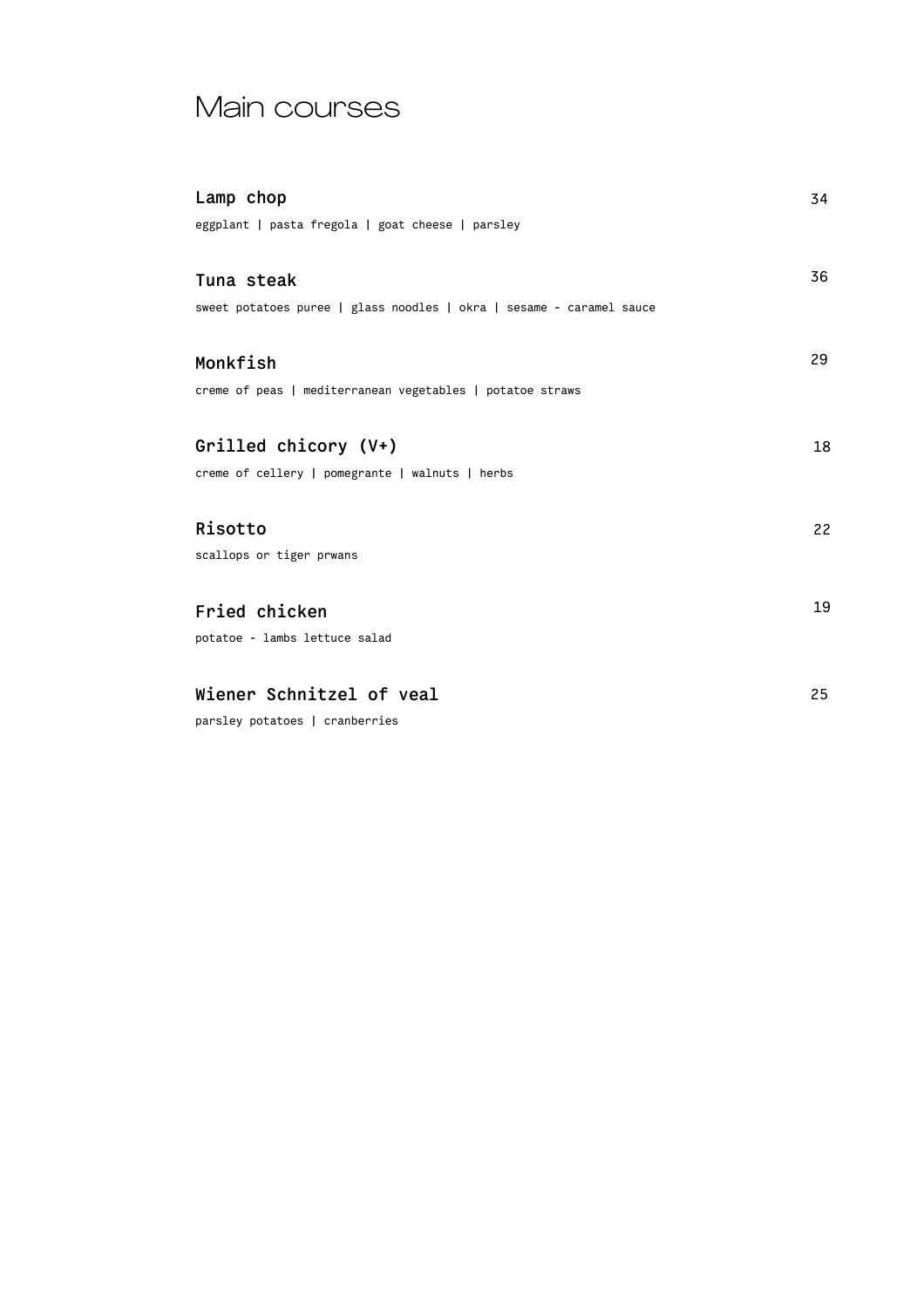#### **Steaks**

MChoose your steak at your favorite cooking level. We serve all steaks with rosemary potatoes and "Schakko" dip.

| T-Bone (Austria)                     | 500 g | 48       |
|--------------------------------------|-------|----------|
| Rib Eye (Uruguay)                    | 300 g | 420      |
| Angus Prime Rib (Ireland) per 100 g  |       | 15       |
| Chateubriand for 2 Pers.             | 400 g | 62       |
| Filet Steak                          |       |          |
| Lady's cut 140g<br>Men's cut<br>250g |       | 26<br>36 |

## Can it be a little bit more?

According to our favorite motto, you can refine your steaks with other delicious side dishes and homemade sauces.

| Side dish                 |                | ОS                 |                |
|---------------------------|----------------|--------------------|----------------|
| Grilled vegetables        | 5              | Peppersauce        | 3              |
| Brussel sprouts           | 5              | <b>BBQ</b>         | $\overline{4}$ |
| Schakko Fries             | $\overline{5}$ | Aioli              | 3              |
| Side salad                | 5              | Truffle mayonnaise | 5              |
| Truffle polenta           | 5              | Schakko dip        | $\overline{3}$ |
| per piece<br>Tiger prawns | 4              |                    |                |

Our staff will gladly inform you about our special - cuts!